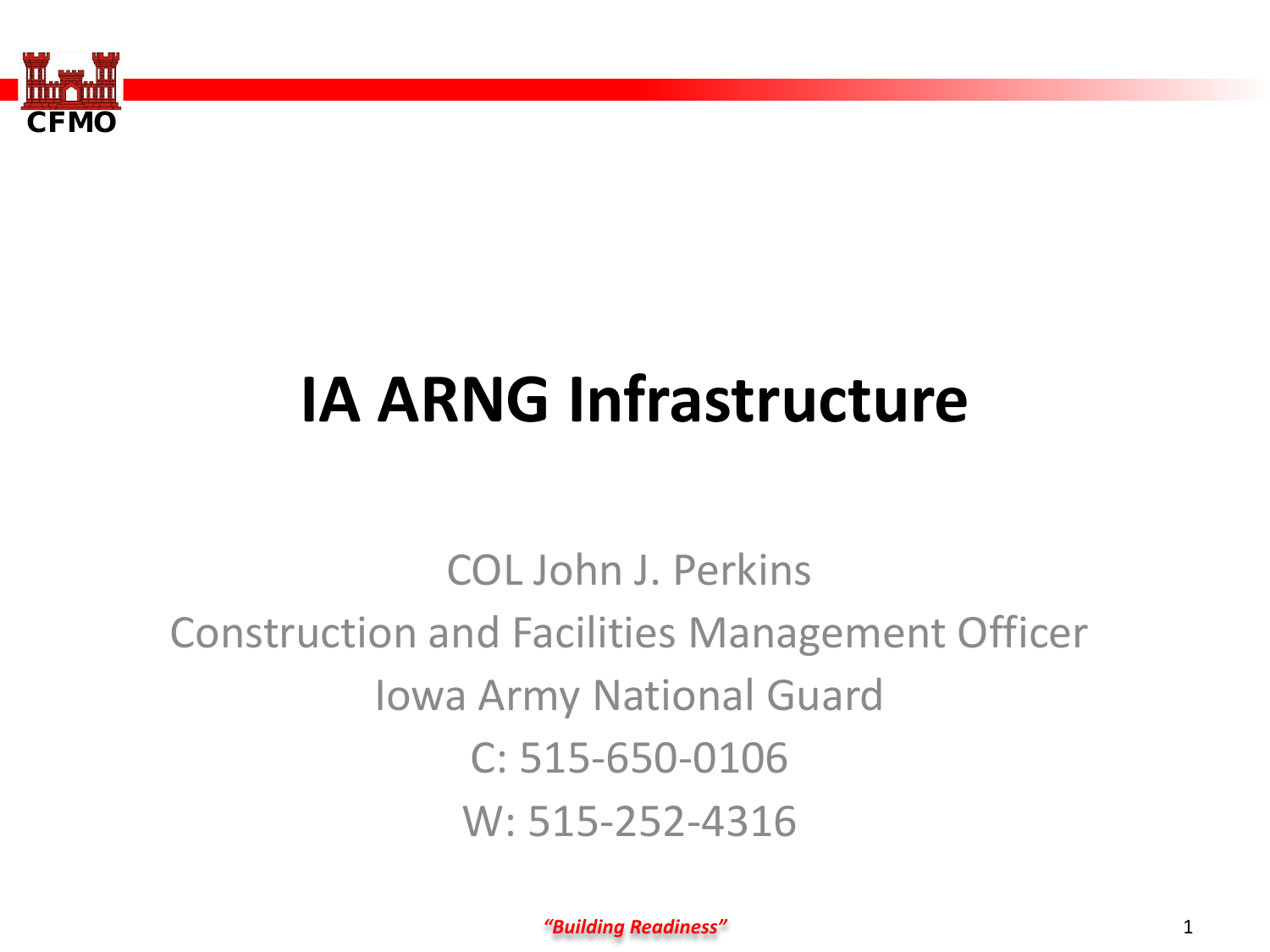## **Installations**

We Support: ~6800 Soldiers 1200 Full -time employees 488 Buildings and over 4.0M square feet under roof (93 acres)

39 Armories: 4 at Camp Dodge ~2400 soldiers 8 in 5 metro areas ~2300 soldiers 27 in the rest of state ~2100 soldiers 3 Army Aviation Support Facilities 12 Field Maintenance Shops

Asheldon Aspencer **Charles City** Mason City ☆ The Mars Storm Lake Oelwein **Iowa Falls** And TOAT ኔኛ **Fort Dodge** Waterloo Sioux City **Dubuque Marshalltown Denison X** Carroll total 73 **Cedar Rapids Boone Clinton**  $\mathcal{L}$ Audubon Perry<sup>2</sup>  $\sum_{\text{lowa City}}$ Johnston A **Davenport Council Bluffs Des Moines Knoxville Washington**  $\tau$ 怂人 **ZOskaloosa Muscatine** Mt. Pleasant **X** Red Oak **Ottumwa** Fairfield **Middletown** Shenandoah Legend Keokuk leadquarters (Camp Dodge) Air Base (Air NG) Communications Site (Air NG) Readiness Center (Army NG) Aviation (Army NG) Maintenance Shop (Army NG)

Estherville

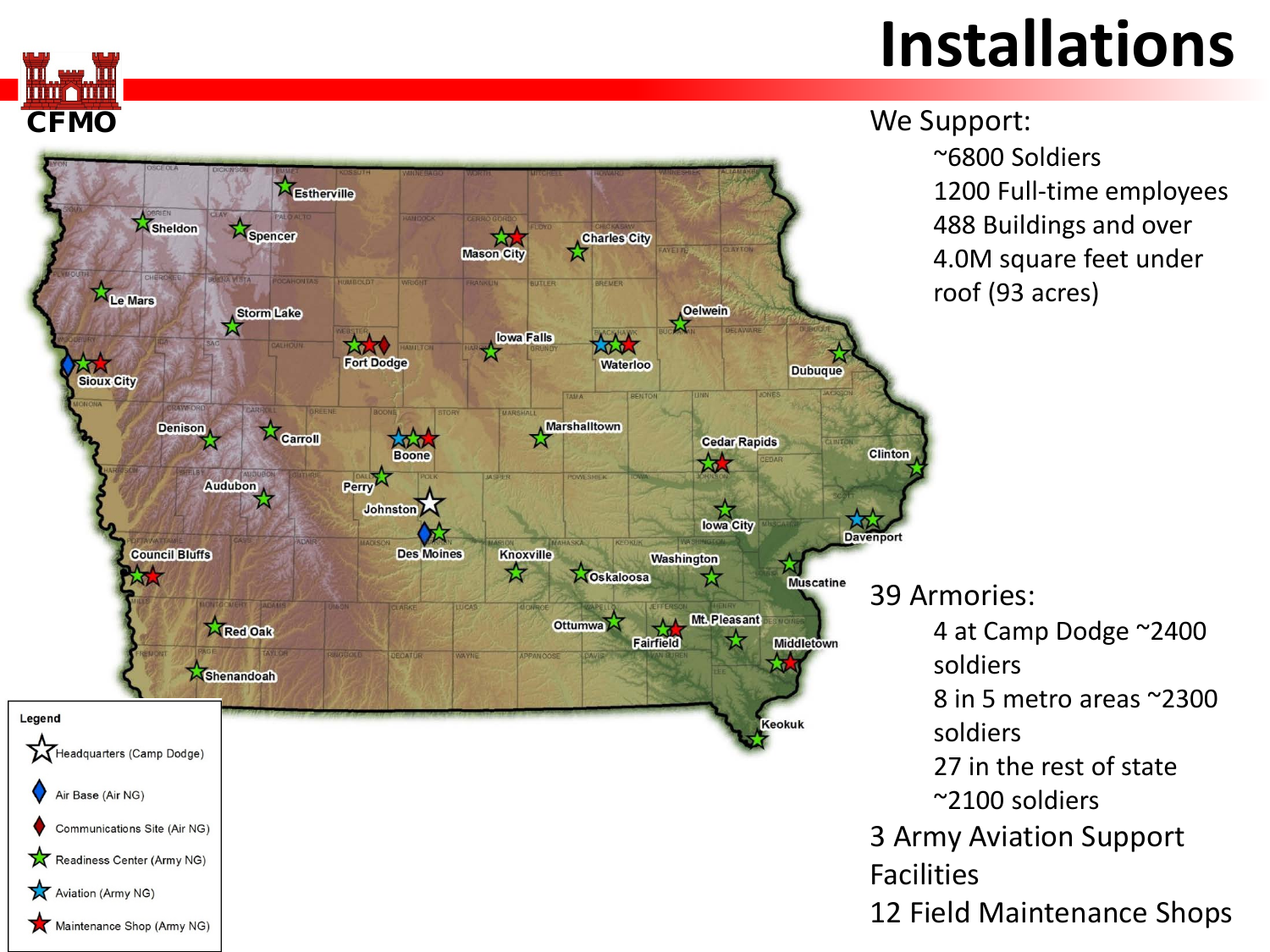## **Economic Impact**



- Over \$500m in federally funded construction projects in last 15 years
	- Davenport \$23m in design and construction (100% federal)
- Camp Dodge Over \$140m impact annually
	- Supported over 486,000 user days last year
	- 3rd busiest training center in the entire National Guard
- Annual Maintenance and Construction State Wide
	- $-$  ~\$10-\$12m a year average.
	- 80% Federal / 20% State
	- State \$\$'s leverages Federal \$\$'s . Have to turn down Federal \$\$ sometimes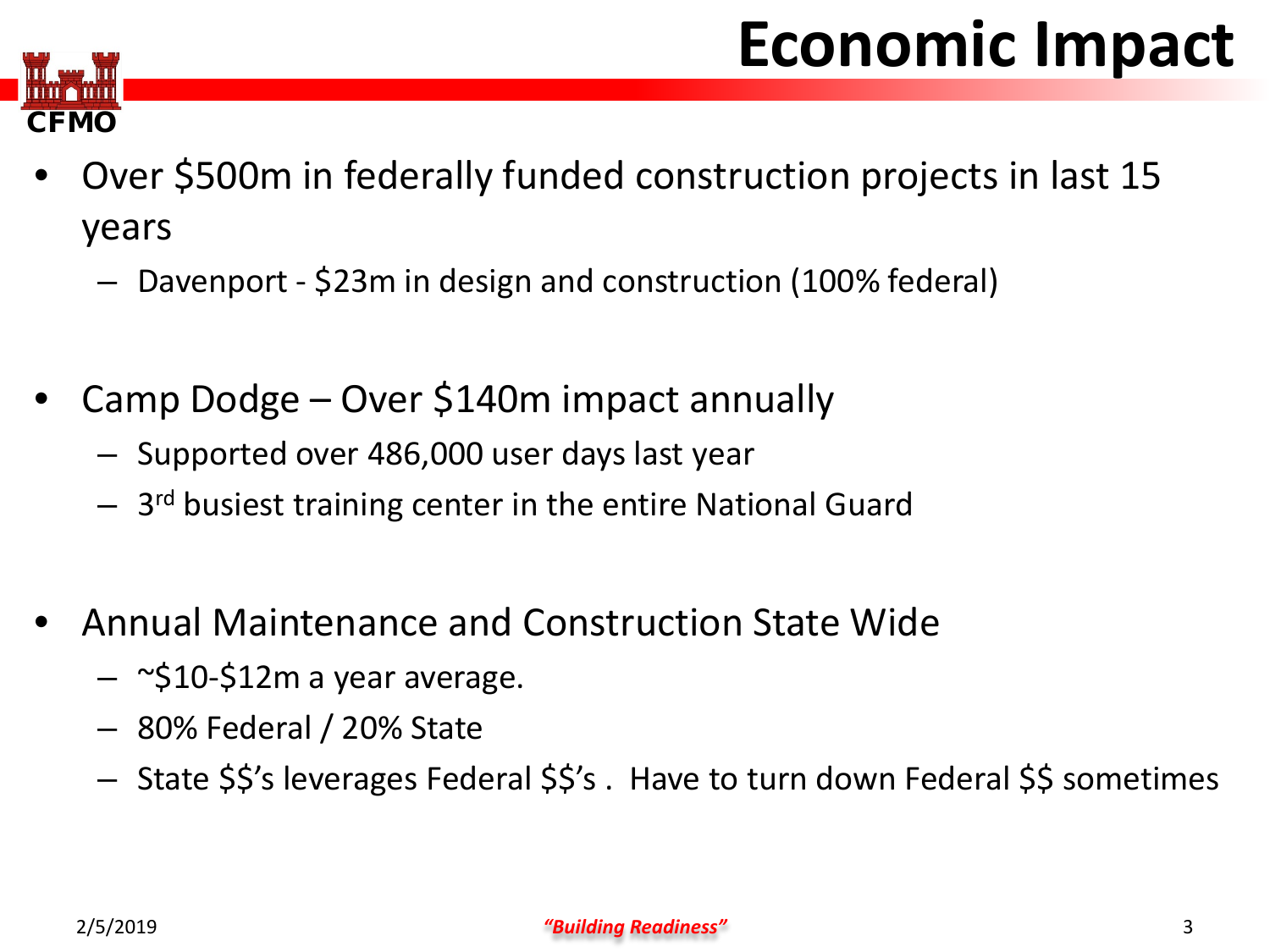## **5 Year RIIF Funding History**



| <b>RIFF</b><br><b>Appropriation</b> |                      | 59D - Camp Dodge<br><b>Infrastructure</b> |                 |                |                       | 54D - Capital<br><b>Improvements</b> |                       |                  |                  | <b>30D - Facility</b><br><b>Maintenance</b> |                 |                |  |
|-------------------------------------|----------------------|-------------------------------------------|-----------------|----------------|-----------------------|--------------------------------------|-----------------------|------------------|------------------|---------------------------------------------|-----------------|----------------|--|
|                                     | <b>Requested</b>     |                                           | <b>Received</b> |                | <b>Requested</b>      |                                      | <b>Received</b>       |                  | <b>Requested</b> |                                             | <b>Received</b> |                |  |
| <b>SFY2014</b>                      | \$                   | <b>500k</b>                               | \$              | <b>500k</b>    | \$                    | 2m                                   | \$                    | 2m               | \$               | 2m                                          | \$              | 2m             |  |
| <b>SFY2015</b>                      | \$                   | <b>500k</b>                               | \$              | $\blacksquare$ | \$                    | 2m                                   | $\boldsymbol{\zeta}$  | 2m               | \$               | 2m                                          | \$              | 2m             |  |
| <b>SFY2016</b>                      | \$                   | <b>500k</b>                               | \$              | <b>500k</b>    | \$                    | 2m                                   | \$                    | 2m               | \$               | 2m                                          | \$              | 2m             |  |
| <b>SFY2017</b>                      | \$                   | <b>500k</b>                               |                 | <b>300k</b>    | \$                    | 2m                                   | \$                    | 1.5 <sub>m</sub> | \$               | 2m                                          | \$              | 2m             |  |
| <b>SFY2018</b>                      | $\boldsymbol{\zeta}$ | <b>500k</b>                               | \$              | <b>250k</b>    | \$                    | 2m                                   | \$                    | 1 <sub>m</sub>   | \$               | 2m                                          | \$              | 1 <sub>m</sub> |  |
| <b>SFY2019</b>                      | \$                   | <b>500k</b>                               | \$              | <b>250k</b>    | $\mathsf{\mathsf{S}}$ | 2m                                   | \$                    | 1 <sub>m</sub>   | \$               | 2m                                          | \$              | 1 <sub>m</sub> |  |
| <b>Totals</b>                       | \$                   | 3m                                        | \$              | 1.8m           | $\mathsf{\mathsf{S}}$ | 12m                                  | $\mathsf{\mathsf{S}}$ | 9.5 <sub>m</sub> | \$               | 12m                                         | \$              | <b>10m</b>     |  |

In the last 5 years, our construction costs have gone up approximately 18%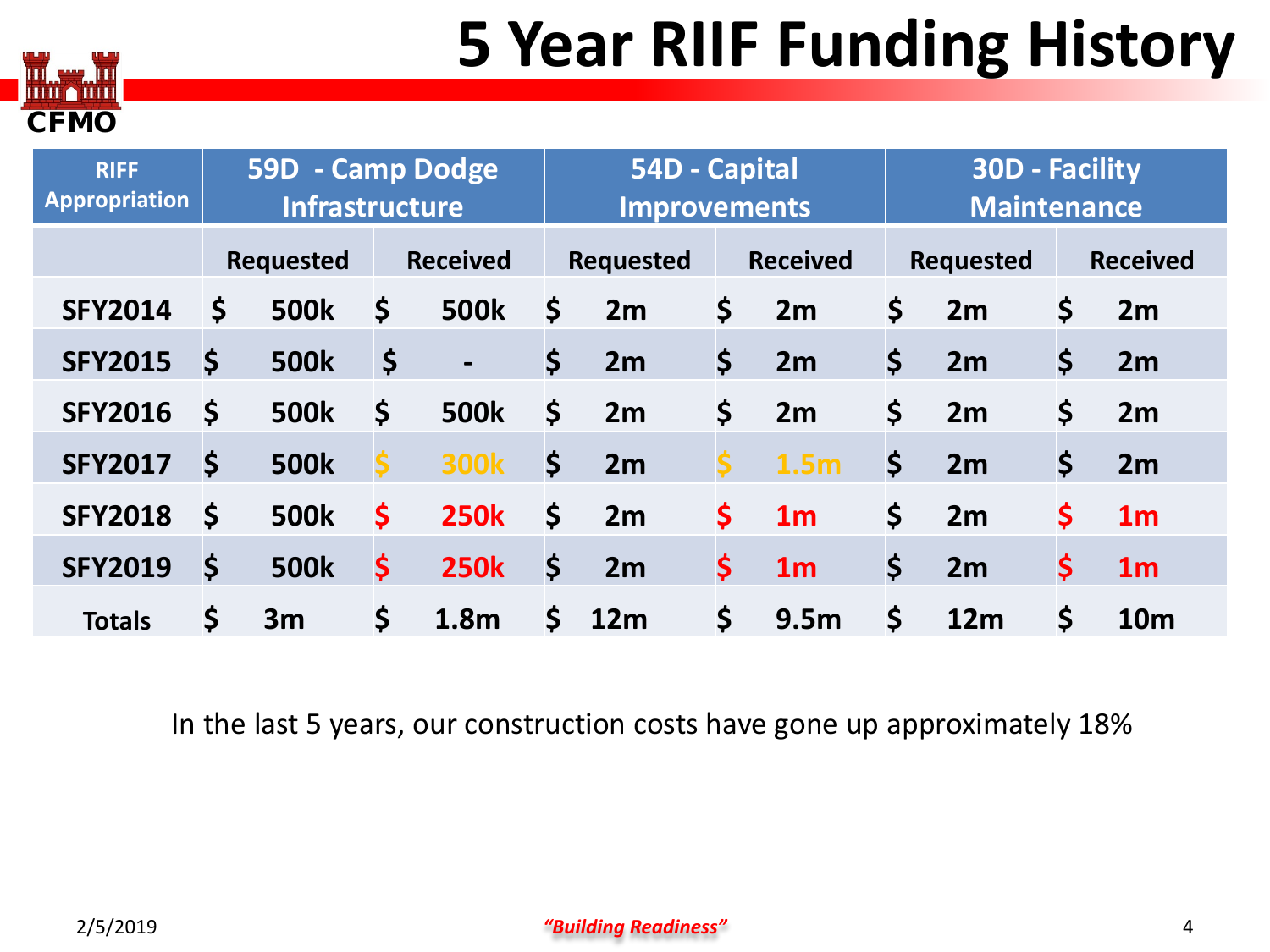# **Upcoming Projects**



- 2019 Camp Dodge Heavy Vehicle Maintenance Training Building - \$7m (100% federal)
- 2020 Energy Resiliency Project Phase I \$2m (80% federal / 20% state)
- ???? Carroll Renovation (50% federal / 50% state)
- ???? Sheldon Renovation (50% federal / 50% state)
- 2023 South Des Moines \$20m (75% federal / 25% state)
- ???? Marshalltown Renovation (50% federal / 50% state)
- 2025 Waterloo FMS \$10m (100% federal)
- 2025 Sioux City FMS \$10m (100% federal)
- 2033 Waterloo Armory \$20m (75% federal / 25% state)
- 2037 Sioux City Armory \$20m (75% federal / 25% state)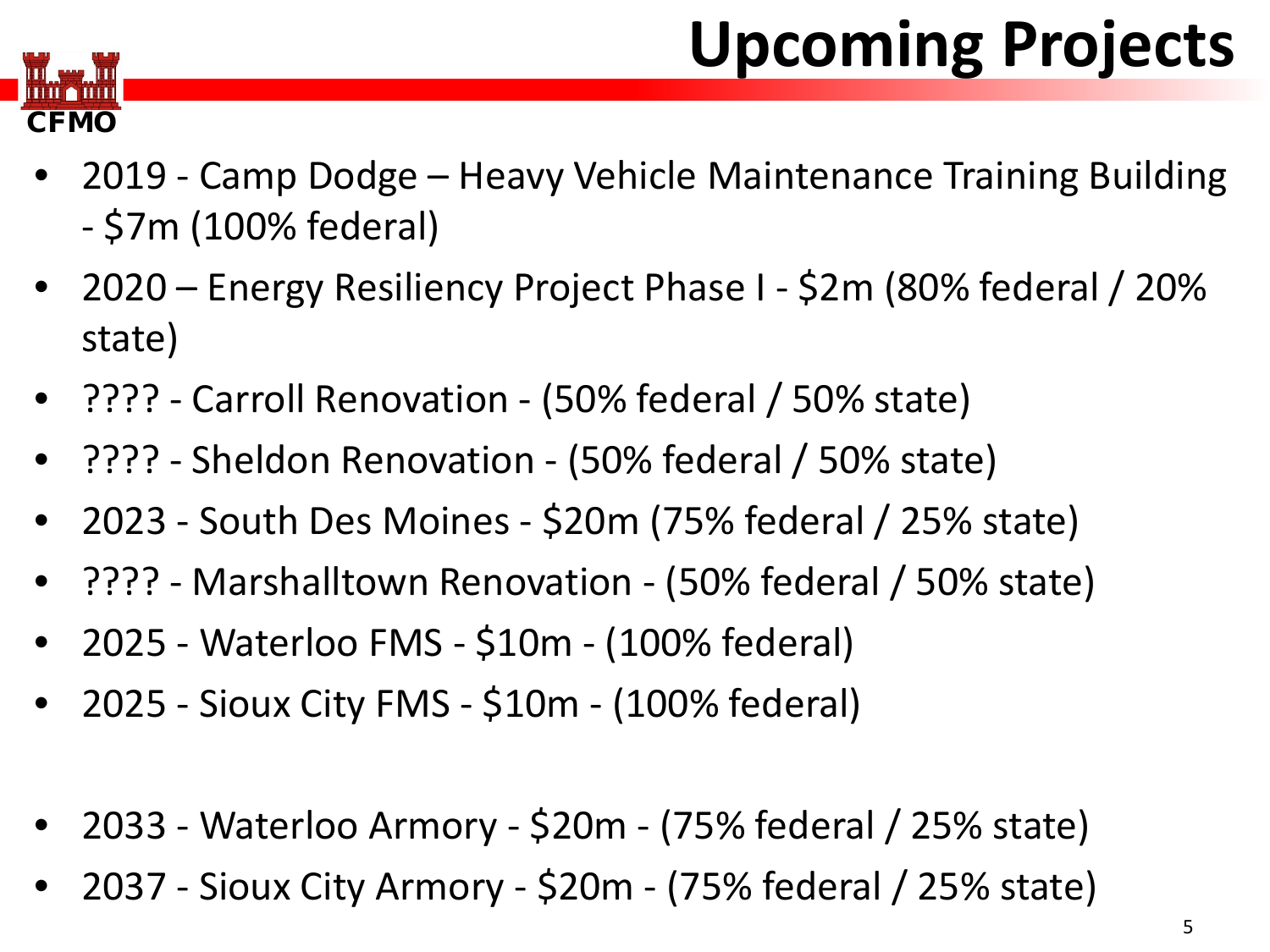

#### **ISR CHART**